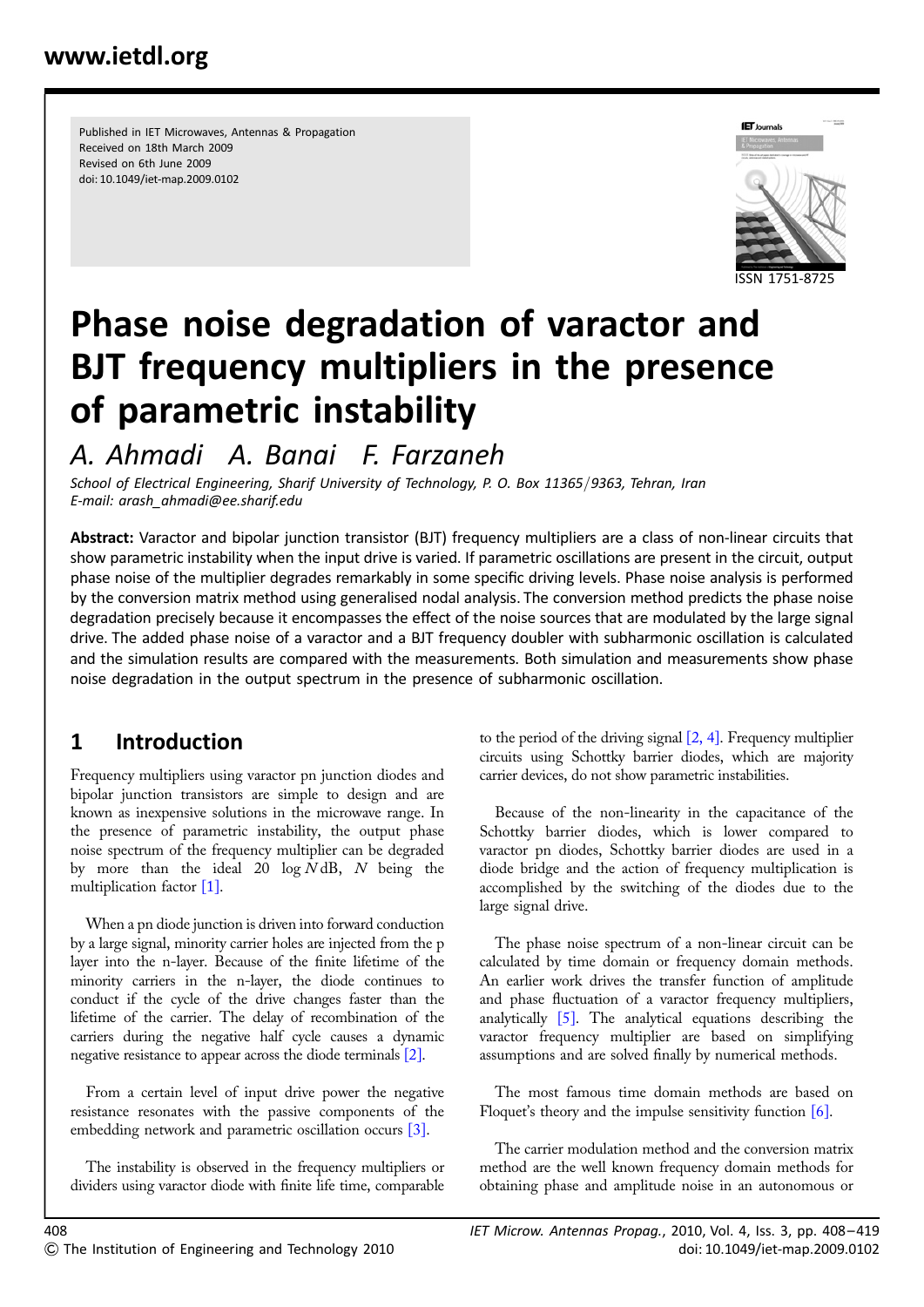forced non-linear circuit, based on harmonic balance [7]. In carrier modulation analysis, a mixed mode harmonic balance formulation is used with quasi-static assumption to obtain the near carrier phase noise spectrum of oscillators [7, 8]. The relation between the time and frequency domain techniques for phase noise analysis is compared in  $\lceil 6 \rceil$ .

Conversion matrix method is a powerful frequency domain method for calculating phase noise spectrum of non-linear oscillators [7]. This method is also used to analyse the phase noise of non-linear circuits, in which frequency conversion takes place, like high frequency active and passive mixers [9, 10].

In [11] the conversion loss and noise figure of a Schottky diode frequency mixer are calculated, using conversion matrix method. The analysis includes internal noise sources of the diode, like shot noise and thermal noise sources. The equations for the analysis of the frequency mixer in [11] can be adopted to calculate the phase noise spectrum of a pn diode frequency multiplier. The phase noise spectrum of a varactor frequency multiplier is composed of frequency upconverted spectrum of the internal noise sources in the diode and the phase noise spectrum of the driving signal.

To perform the phase noise analysis, the phase noise spectrum of the input radio frequency (RF) signal and internal noise sources are considered as a sum of discrete, quasi-sinusoidal noise sideband components at specified offset frequencies. A pair of phase noise sideband components is applied to the linearised network and its effect on the output noise is investigated. Application of the conversion matrix method to a non-linear element like a diode, converts it to a linear multiport –multifrequency network. This network has ports at the harmonic frequency of the driving signal plus the offset frequency of the noise sidebands. The noise analysis of the frequency multiplier can be performed by reducing the multifrequencymultiport network to a four frequency– four port equivalent circuit, comprised of input and output noise sidebands [12]. The conversion matrix method is also called large signal-small signal method, because at first a large signal analysis like harmonic balance in the frequency domain or a time domain transient analysis is performed, neglecting the noise sources in the circuit and the noise of the driving signal.

Following the large signal analysis, the circuit is linearised around the driving waveforms and is excited by the small signal noise sources and noise sidebands of the driving signal.

If the multiplier circuit shows subharmonic oscillations, the harmonic balance method converges to a physically nonexistent periodic solution, without the parametric oscillation [13]. The addition of an auxiliary generator at the oscillation frequency in the circuit with proper circuit conditions causes the results of harmonic balance method to converge to the correct and physically observable solution [4].

Time domain transient analysis takes all kinds of instabilities in the circuit into account and leads to the correct solution in the circuits comprised of non-linear elements and lumped components. The frequency spectrum of the parametric oscillation can be obtained by fast Fourier transform.

A combination of transient and harmonic balance method, called transient assisted harmonic balance method, is used by the advanced design system (ADS), which is a commercial software to calculate the frequency response of the circuits, in the presence of parametric oscillations. In this method at first a transient analysis is performed, then the results are used internally in the software to derive the properties of the auxiliary generator. After the frequency of parametric oscillation is known, a two tone harmonic balance analysis can be performed. In the case of subharmonic oscillation, a single tone harmonic balance analysis with a fundamental half of the frequency of the RF source is done. The prediction of the circuit behaviour of the multiplier under large signal drive is of prime importance because excessive phase noise degradation depends on the instabilities in the circuit.

Parametric oscillations are observed in some of the circuits like impact ionisation avalanche transit-time (IMPATT) oscillators, BJTs and Gallium Arsenide (GaAs) power amplifiers. In IMPATT oscillators, the oscillation acts as a pump to induce the negative resistance. The non-linear inductance of the avalanche zone can resonate with the loading circuit and, under certain conditions, results in parametric oscillation with half of the frequency of the initial oscillation. Under this condition the output noise spectrum of the oscillator degrades considerably [14].

The most observed parametric oscillation in the varactor frequency multiplier has a twice period of the driving signal. This is similar in IMPATT diodes and some GaAs power amplifiers [14, 15]. The mechanism of subharmonic generation in the BJTs is the base charge storage [15]. In metal semiconductor field effect transistor (MESFET) and junction field effect transistor (JFET) the carrier life time is extremely short compared with the period of the driving signal, because the charge transport in these devices is based on majority carriers. The parametric oscillation in MESFETs and JFETs is caused by the large signal drive of a non-linear element like the input capacitance of the device. The negative resistance is caused by the time varying reactive component and was originally predicted in [16]. The longer time constant of the charge storage in a BJT compared with the parametric mechanism in a FET or MESFET has a stronger effect in the generation of subharmonic oscillation in the non-linear circuits. Therefore circuits using a bipolar junction transistor as the frequency converting element are more subject to parametric instabilities when driven by a large signal pump.

In this paper the analysis of phase noise of a varactor and a BJT frequency multiplier with parametric instability is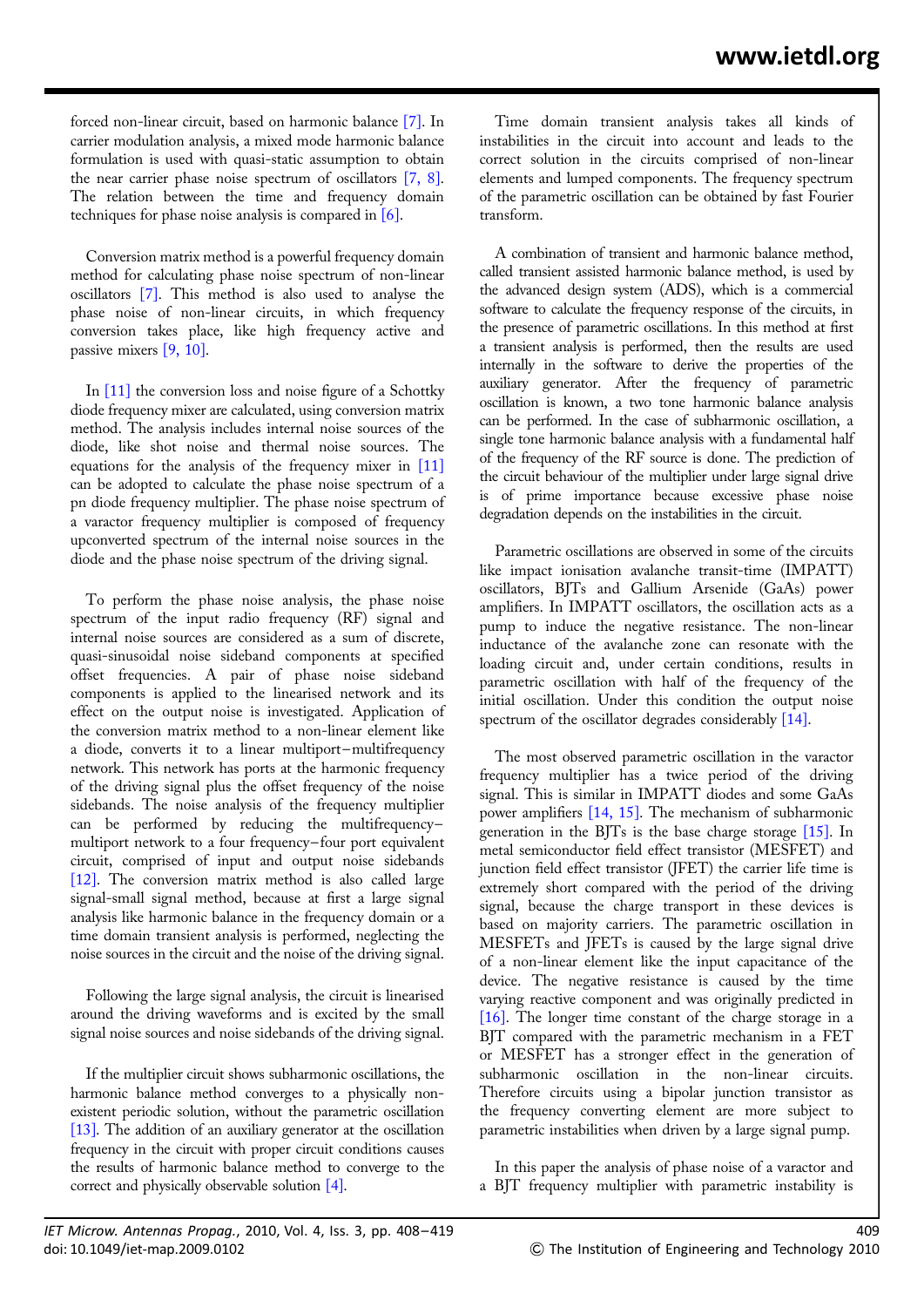presented. Because the equivalent non-linear circuit of a varactor diode is much simpler than a bipolar junction transistor, the multiplier circuit using a varactor is first studied. The results of the phase noise analysis in this circuit can be extended to circuits that are more complex, like a transistor frequency multiplier. In the first step a large signal analysis is performed in the non-linear multiplier circuit in the presence of the parametric oscillation by the transient assisted harmonic balance method. The multiplier circuit is then linearised by the conversion matrix method. Internal noise sources of the device like shot noise, flicker noise and thermal noise are taken into account. The behaviour of the output phase noise spectrum in the presence of the parametric oscillations is of the main concern. The results of the phase noise analysis are compared with measurements.

#### 2 Varactor frequency doubler

To start the calculation of the phase noise spectrum of a frequency multiplier in the presence of parametric oscillation, a varactor diode in a frequency doubler circuit is analysed. The varactor used is BB535 from Infineon. The transit time of the minority carriers in the device is 120 ns. If the varactor frequency multiplier is driven hard by a large RF signal generator with a period comparable with the transit time of the device, parametric oscillations are observed.

The schematic of the frequency doubler is shown in Fig. 1.

The input RF signal frequency is 250 MHz. The frequency multiplier consists of a varacor diode, a three pole low pass filter of pass band 250 MHz as the input matching and an inductor/capacitor (LC) band pass filter of resonant frequency 500 MHz as the output matching network. The low pass filter consists of two series inductors and a shunt capacitor. This three element network matches the source resistance to the diode impedance and isolates the output circuit from the input circuit. The elements of the band pass filter are an inductor in series with a capacitor. A small reverse voltage is applied across the diode terminals through the biasing network.

In the schematic of Fig. 1 the parasitic components and resistive losses at the operating frequency are modelled and are used in the simulations.





#### 3 Noise sources in a pumped diode

The main noise sources in a varactor diode are thermal noise of the series resistance of the undepleted epi layer and contacts, shot noise and flicker noise of the barrier junction current. Shot noise and flicker noise are dependent on the diode barrier current. If the diode is driven by a high level harmonic signal, the statistical properties of these noise sources vary with the period of the driving signal. This effect is called modulation of the noise sources by the large signal waveform [17]. To formulate the concept of modulated noise in a pumped diode, the noise power spectral density is written as [7, 12]

$$
S(vb(t), ij(t), f) = b2(vb(t), ij(t))S0(f)
$$
 (1)

where  $S_0(f)$  is the time independent spectral power density and  $v<sub>b</sub>(t)$  and  $i<sub>i</sub>(t)$  are the barrier voltage and junction current, respectively.

The term  $h(v<sub>b</sub>(t), i<sub>i</sub>(t))$  is the modulating function because of the large signal barrier voltage and junction current. Thus in a pumped diode, the statistical properties of the noise are function of time.

In time domain the corresponding noise process can be written as [18]

$$
x(t) = h(vb(t), ij(t))x0(t)
$$
 (2)

The noise source  $x_0(t)$  represents a stationary noise process and  $x(t)$  will be a cyclostationary noise source. The statistical averages and probabilities change with the period of large signal drive.

In the quasi-static approach the modulating function is expressed as a Fourier series [7, 18]. This time dependent function is the main cause of frequency conversion in the noise process.

The concept of frequency conversion can be understood by writing noise components  $x(t)$  and  $x_0(t)$  as the sum of narrow band sinusoidal components  $\delta x(t,k)$  and  $\delta x_0(t,k)$ in the incremental bandwidth  $(f_0 + kf_p, f_0 + kf_p + \delta f)$ , respectively  $[12]$ .  $f<sub>p</sub>$  is the frequency of pumping signal,  $f<sub>0</sub>$ is the offset frequency and  $k$  is an integer; hence

$$
x_0(t) = \sum_{k=-\infty}^{\infty} \delta x_0(t, k) = \sum_{k=-\infty}^{\infty} \text{Re}\left[\sqrt{2}\delta X_0(k)e^{j2\pi f_k t}\right]
$$
 (3)

$$
x(t) = \sum_{k=-\infty}^{\infty} \delta x(t, k) = \sum_{k=-\infty}^{\infty} \text{Re}\big[\sqrt{2}\delta X(k)e^{j2\pi f_k t}\big]
$$
(4)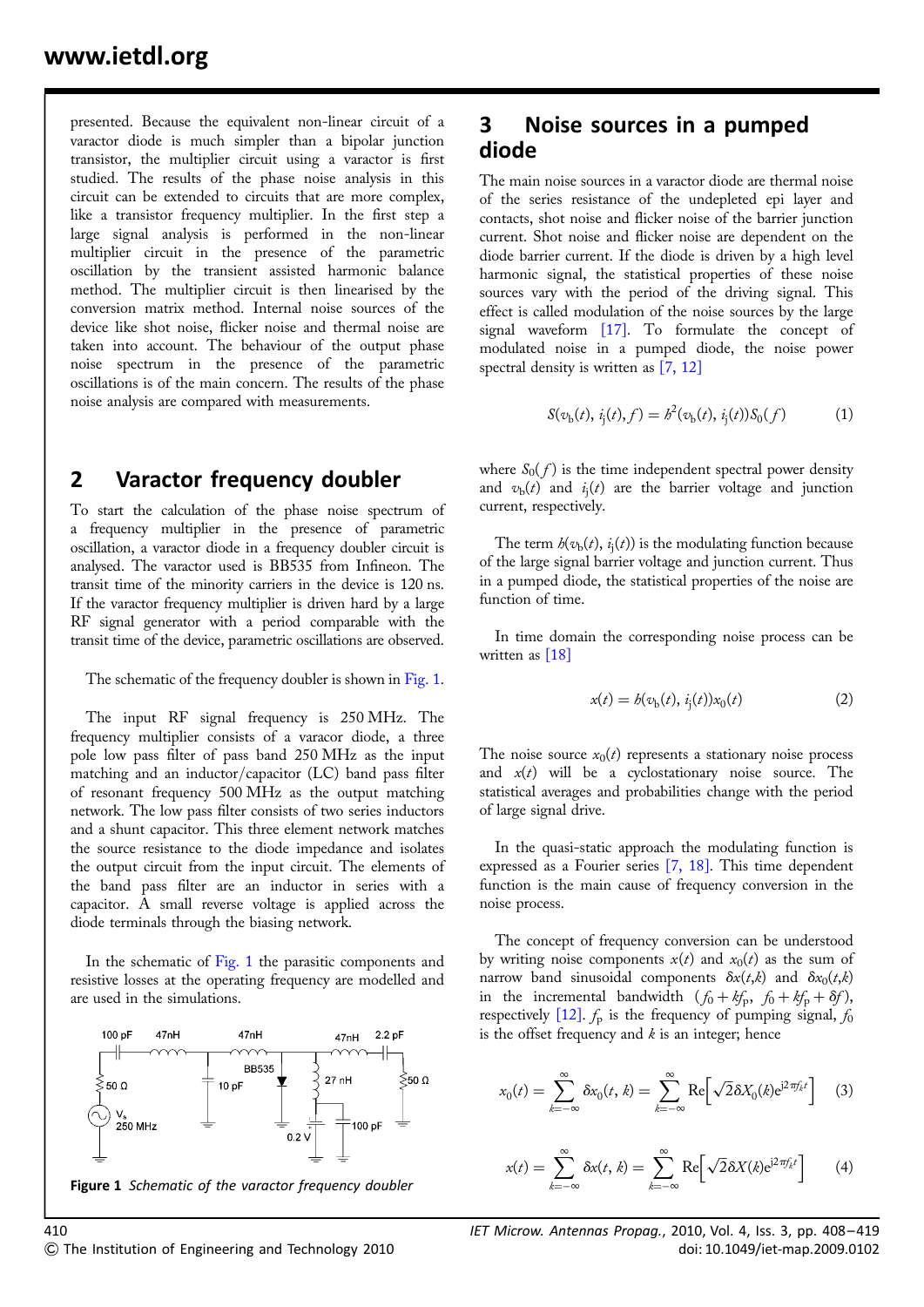where  $\delta X_0(k)$  and  $\delta X(k)$  are random complex rms values of narrowband sinusoidal noise components  $\delta x_0(t, k)$  and  $\delta x(t, k)$ , respectively.

The vectors containing complex rms values  $\delta X_0(k)$  and  $\delta X(k)$  are linearly related by the conversion matrix of the periodic modulating function by substitution of (3) and (4) in (2) as written as

$$
\delta X = H \delta X_0 \tag{5}
$$

where

$$
\delta X_0 = [\ldots, \quad \delta X_0(1), \quad \delta X_0(0), \quad \delta X_0(-1), \quad \ldots]^T
$$
  

$$
\delta X = [\ldots, \quad \delta X(1), \quad \delta X(0), \quad \delta X(-1), \quad \ldots]^T
$$
  
(6)

 $H$  is the conversion matrix of the modulating function defined in (1). The computation is done by truncating the infinite summation in (3) and (4) from  $-N$  to N so there are  $2N+1$  sideband components in the analysis.

The correlation matrix of elementary noise is a diagonal matrix, composed of power spectral densities of the narrowband noise components times the noise bandwidth and is calculated as [12]

$$
C_{x_0} = \overline{\delta X_0 \cdot (\delta X_0^*)}^T
$$
  
= diag([..., S\_0(f\_1), S\_0(f\_0), S\_0(f\_{-1}), ...]\delta f) (7)

The correlation matrix of the modulated noise is computed by ensemble averaging of vector of narrow band modulated noise components and is given by

$$
C_x = \overline{\delta X \cdot (\delta X^*)^T} = H C_{x_0} H^T
$$
 (8)

In our analysis, we consider shot noise, flicker noise and thermal noise of the diode. Shot noise and flicker noise are represented by current noise sources across the barrier and thermal noise is represented by a voltage noise source in the undepleted part of the junction. The power spectral densities and modulating function of these noise sources are given in Table 1 [12].

All noise processes are independent and uncorrelated. Therefore the correlation matrix of the current noise sources across the barrier is the sum of individual correlation matrices of each current source across the barrier and is given by

$$
C_{\rm i} = C_{\rm shot} + C_{\rm flicker} \tag{9}
$$

IET Microw. Antennas Propag., 2010, Vol. 4, Iss. 3, pp. 408– 419 411

Table 1 Noise sources and the power spectral densities

| Noise type $\vert x(t) \vert S_0(f)$ |              |                   | $h^2(v_{\rm b}, i_{\rm j})$         |
|--------------------------------------|--------------|-------------------|-------------------------------------|
| shot                                 | $I_{\rm sh}$ | 2a                | $i_{\rm b}(v_{\rm b}) + 2l_{\rm s}$ |
| flicker                              | $I_{fn}$     | $K_{\text{fn}}/f$ | $i_{\rm b}(v_{\rm b})^2$            |
| thermal                              | $I_{th}$     | 4KT               | R.,                                 |

 $K$  is the Boltzman's constant,  $T$  is temperature in Kelvin,  $q$  is the electron charge and  $K_{fn}$  is the flicker noise factor.  $R_{\text{u}}$  is the resistance of the undepleted part of the junction.

#### 4 Phase and amplitude noise analysis of the varactor frequency multiplier

Noise analysis of the diode frequency multiplier is performed by the conversion matrix method using the concept of conversion noise [7]. In this method at first a large signal simulation is performed. Then the circuit is linearised about the time varying operating point using the results of large signal analysis.

Large signal analysis of the diode multiplier is done in frequency domain by the method of harmonic balance without noise sources. The small signal analysis of the circuit with the linear time varying components and noise sources is done by the conversion matrix method.

The generalised nodal analysis is suitable for application of the conversion matrix method to a complicated network with arbitrary number of nodes. This method is general and there is no need to simplify the non-linear model of the device and noise sources in the circuit. The circuit of Fig. 2 is used for the nodal analysis of the frequency multiplier.



Figure 2 Small signal circuit of the frequency multiplier used in nodal analysis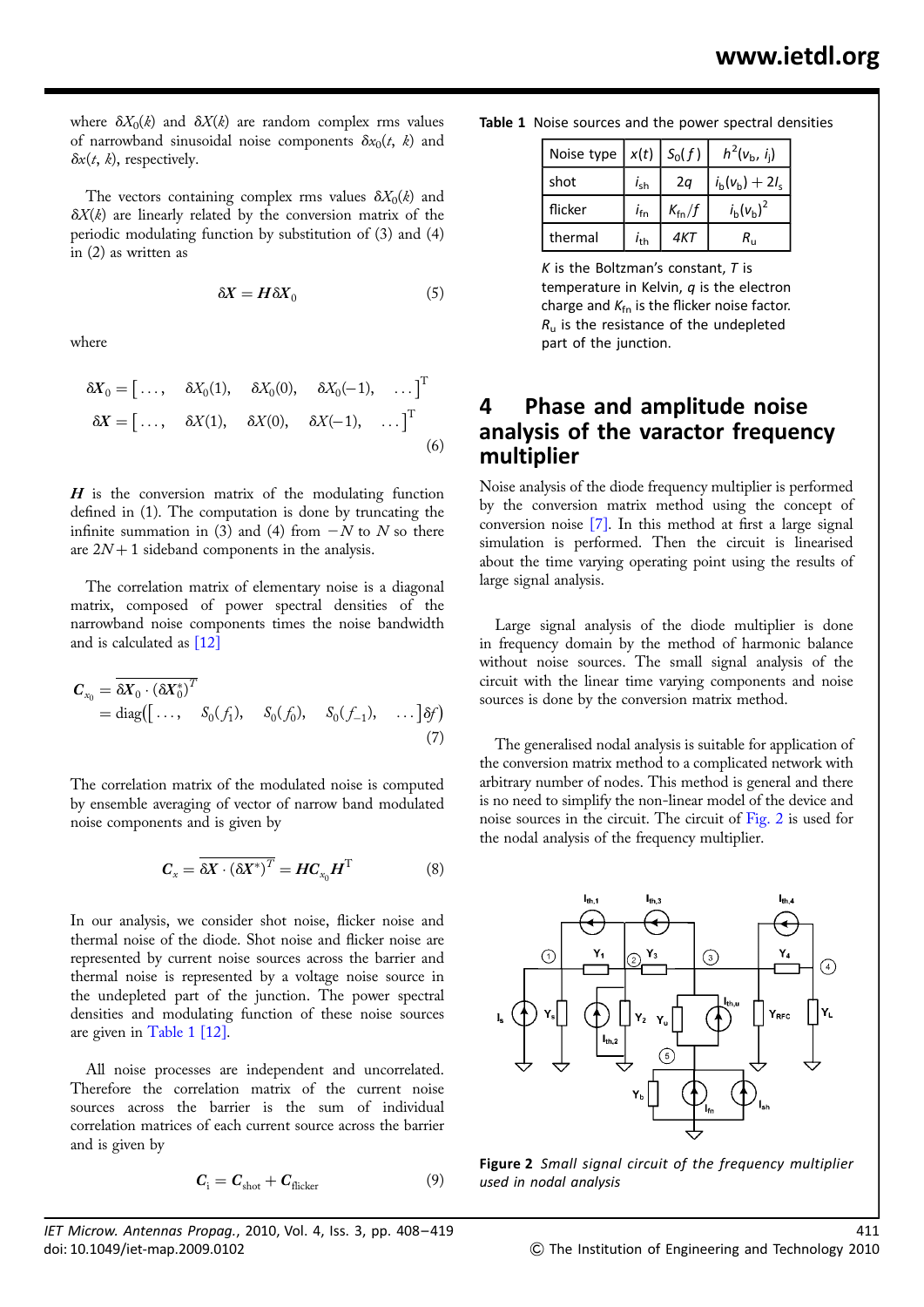$Y_u$  and  $Y_b$  are the admittance conversion matrix of the undepleted epilayer and barrier of the diode, respectively.  $Y_s$ is the conversion matrix of the source admittance,  $Y_1$ ,  $Y_2$ ,  $Y_3$ ,  $Y_4$  and  $Y_{\text{RFC}}$  represent conversion matrices of the decoupling elements, components of the input and output filter and biasing choke. To generalise the calculations, these admittances can include parasitic elements and resistive losses. Each current noise source in Fig. 2 is a conversion vector of noise sources. The nodal voltage at each node in the circuit is a vector of noise sideband components and has the form of the noise sideband vector in (6).

Application of the nodal analysis to the circuit in Fig. 2 yields the following equation in matrix form (see(10)).

In general, (10) can be written as

$$
YV_{n} = I_{n} \tag{11}
$$

where  $Y$  is the conversion admittance matrix of the network.  $V_n$  and  $I_n$  are nodal voltage noise and nodal current noise of the network, respectively.

The nodal noise correlation matrix of the network is obtained by multiplying both sides of (11) by the transpose conjugate of each side and taking the statistical average of both sides. The resultant equation is given by

$$
C_{i,N} = Y C_{v,N} (Y^*)^T
$$
 (12)

where  $C_{i,N}$  and  $C_{v,N}$  are the current noise correlation matrix and voltage noise correlation matrix of the network, respectively.

The thermal noise source due to the resistive part of each component is represented by a current source with a correlation conversion matrix as below [18]

$$
C_{\text{th},k} = 4KT\delta f \text{Re}\{Y_k\} \tag{13}
$$

where  $Y_k$  is the admittance conversion matrix of the corresponding element.

The modulated current noise sources due to flicker noise and shot noise across the barrier are characterised by their correlation matrices and are obtained by (8) and Table 1.

The thermal noise source in the undepleted part of the epilayer is modelled by a current source and has a correlation matrix similar to (13).

The following algorithm describes how the current noise correlation matrix of the network can be computed without writing the nodal equations of the circuit and avoiding the mathematical computations leading to (12).

If a current source is connected between node  $p$  and  $q$ , its source nodal matrix is defined as [19]

$$
\boldsymbol{C}_{i_k; p,q} = \begin{bmatrix} \boldsymbol{C}_{i_k} & -\boldsymbol{C}_{i_k} \\ -\boldsymbol{C}_{i_k} & \boldsymbol{C}_{i_k} \end{bmatrix}
$$
 (14)

where  $C_{i_k}$  is the correlation matrix of the current noise source  $i_k$ . The submatrices of  $C_{i_k; p, q}$  are added to the submatrices of the current noise correlation matrix of the network by the following rule.

$$
C_{i,N;p,p} = C_{i,N;p,p} + C_{i_k}
$$
  
\n
$$
C_{i,N;p,q} = C_{i,N;p,q} - C_{i_k}
$$
  
\n
$$
C_{i,N;q,p} = C_{i,N;q,p} - C_{i_k}
$$
  
\n
$$
C_{i,N;q,q} = C_{i,N;q,q} + C_{i_k}
$$
\n(15)

where  $C_{i,N;m,n}$  is the submatrix of the *m*th row and *n*th column of the current noise correlation matrix.

If a current source is connected between ground and node  $\rho$ , its source nodal matrix will be

$$
\boldsymbol{C}_{i_k; p} = \begin{bmatrix} \boldsymbol{C}_{i_k} & 0 \\ 0 & 0 \end{bmatrix} \tag{16}
$$

In a similar way the contribution of this noise source is added to the current noise correlation matrix of the network. The voltage noise correlation matrix of the network is obtained by the following equation

$$
C_{v,N} = Y^{-1} C_{i,N} [(Y^{-1})^*]^T
$$
 (17)

The voltage noise correlation matrix contains all information about the nodal voltage noises in the circuit. The output nodal conversion correlation matrix is a submatrix of the voltage noise correlation matrix. It is a matrix of dimension  $(2N+1) \times (2N+1)$ , where  $2N+1$  is the total number of

$$
\begin{bmatrix}\nY_s + Y_1 & -Y_1 & 0 & 0 & 0 \\
-Y_1 & Y_1 + Y_2 + Y_3 & -Y_2 & 0 & 0 \\
0 & -Y_2 & Y_2 + Y_u + Y_{RFC} + Y_4 & -Y_4 & -Y_u \\
0 & 0 & -Y_4 & Y_4 + Y_L & 0 \\
0 & 0 & -Y_u & 0 & Y_u + Y_b\n\end{bmatrix}\n\begin{bmatrix}\nV_1 \\
V_2 \\
V_3 \\
V_4 \\
V_5\n\end{bmatrix} =\n\begin{bmatrix}\nI_s + I_{th,1} \\
I_{th,2} - I_{th,1} + I_{th,3} \\
I_{th,3} - I_{th,2} + I_{th,u} + I_{th,4} \\
-I_{th,4} & -I_{th,u}\n\end{bmatrix}
$$
\n(10)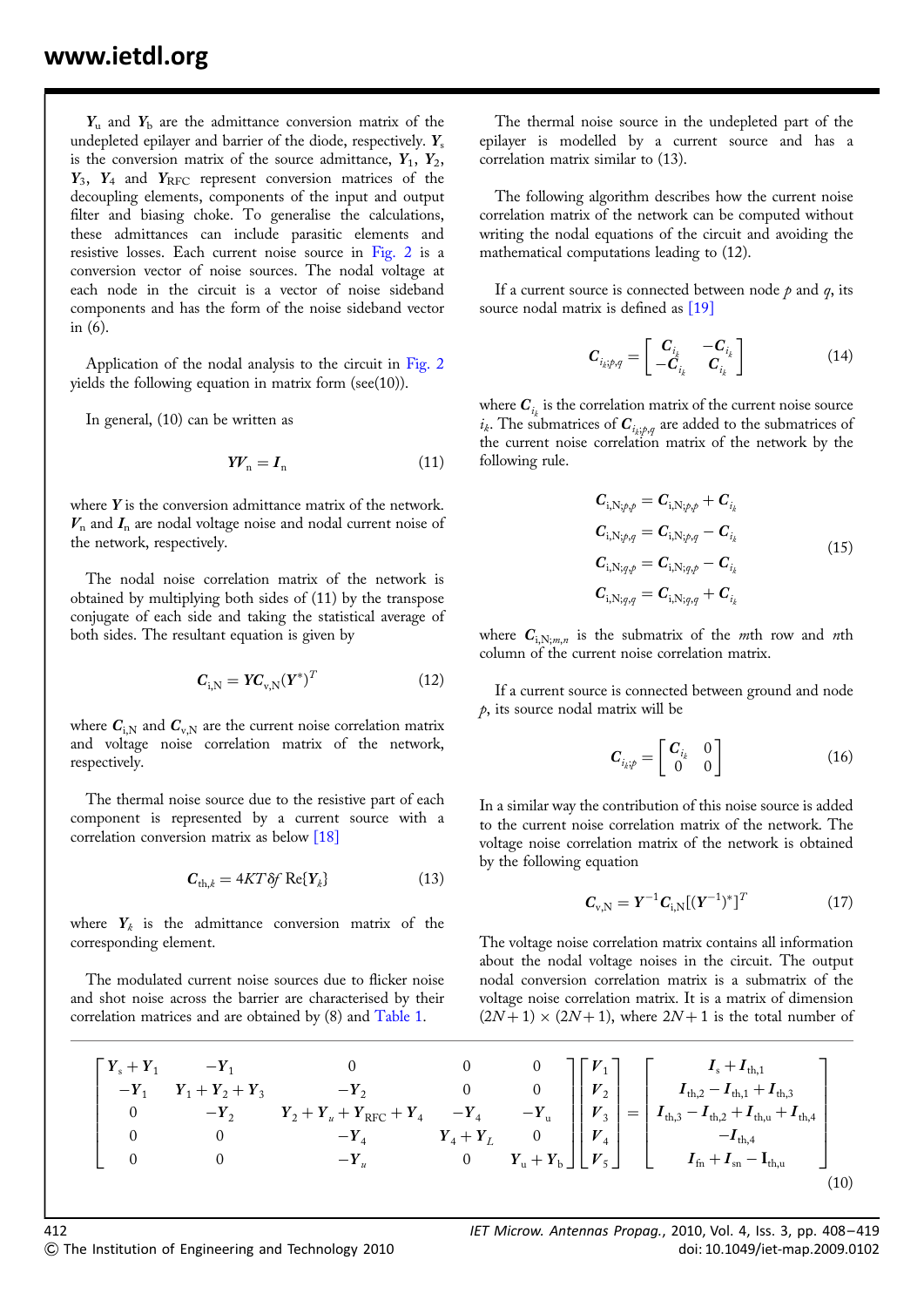sidebands in the conversion method. The output node in our example is node number 4.

The elements of the correlation matrix of the output noise at sideband frequencies  $f_1 = f_0 - f_p$  and  $f_u = f_0 + f_p$  are elements of the output voltage correlation matrix at the corresponding frequencies as shown in  $(18)$ , where l is the multiplication factor.



The noise voltage correlation matrix of the output node at sideband frequencies  $f_u$  and  $f_l$  is obtained by gathering the corresponding correlation elements shown in (18) into a new matrix called  $C_{\rm v}^{\rm ul}$  as follows

$$
\boldsymbol{C}_{\mathrm{v}}^{\mathrm{ul}} = \begin{bmatrix} C_{\mathrm{uu}} & C_{\mathrm{ul}} \\ C_{\mathrm{lu}} & C_{\mathrm{ll}} \end{bmatrix} \tag{19}
$$

The output phase and amplitude noise power spectral density is calculated by [12]

$$
\mathbf{S}_{\text{out}}^{\varphi a} = \mathbf{M}^{-1}(V_0) \mathbf{C}_{\text{v}}^{\text{ul}} (\mathbf{M}^{-1}(V_0))^{-1} \tag{20}
$$

where  $M$  is the modulating matrix relating narrow band sinusoidal rms phase and amplitude noise components to the resulting complex rms sideband noise components around a carrier of complex value  $X_0$ . The modulating matrix is defined as

$$
M(X_0) = \frac{1}{2} \begin{bmatrix} jX_0 & X_0 \\ -jX_0 & X_0^* \end{bmatrix}
$$
 (21)

The relation between narrow band sinusoidal rms phase and amplitude noise components to the complex rms sideband noise components is given by [12]

$$
\begin{bmatrix} \delta X_{\mathrm{u}} \\ \delta X_{\mathrm{l}} \end{bmatrix} = M(X_0) \begin{bmatrix} \delta \Phi \\ \delta A \end{bmatrix}
$$
 (22)

where  $\delta X_{\text{u}}$  and  $\delta X_{\text{l}}$  are sideband noise components at frequencies  $f_u$  and  $f_l$  about the carrier, respectively.  $\delta \Phi$  and  $\delta A$  are phase and amplitude noise of the noisy carrier.

IET Microw. Antennas Propag., 2010, Vol. 4, Iss. 3, pp. 408–419 413 doi: 10.1049/iet-map.2009.0102 entitled and Technology 2010

The effect of internal and external noise sources of the multiplier can be considered separately by splitting the current noise correlation matrix in (17) in two parts, containing the internal and external noise sources, separately as follows

$$
C_{v,N} = Y^{-1} C_{i,N;\,\text{internal}} \left[ (Y^{-1})^* \right]^T + Y^{-1} C_{i,N;\,\text{generator}} \left[ (Y^{-1})^* \right]^T
$$
\n(23)

where  $C_{i,N;internal}$  is the current noise correlation matrix of the internal noise sources of the device and  $C_{i,N;generator}$  is the current noise correlation matrix due to phase noise of the signal generator.

#### 5 Simulation and measurement results of the diode frequency doubler

The generalised conversion matrix method outlined in the previous section is applied to varactor frequency doubler circuit shown in Fig. 1. For the onset of parametric instabilities against input drive, a bifurcation analysis can be performed using transient assisted harmonic balance method of the ADS or by directly applying the method outlined in [4].

The simulated RF output power at the second harmonic and the output at half frequency power (subharmonic) against RF input power is shown in Fig. 3. A slight decrease of the output power with the onset of the subharmonic oscillation is observed due to bifurcation. The large signal analysis of the circuit is done by the ADS using harmonic balance method. In the large signal analysis the use of transient assisted harmonic balance ensures the convergence of the steady state solution to the stable physical behaviour of the circuit when subharmonic



Figure 3 Simulated second harmonic and half frequency output power versus RF input power in the varactor frequency multiplier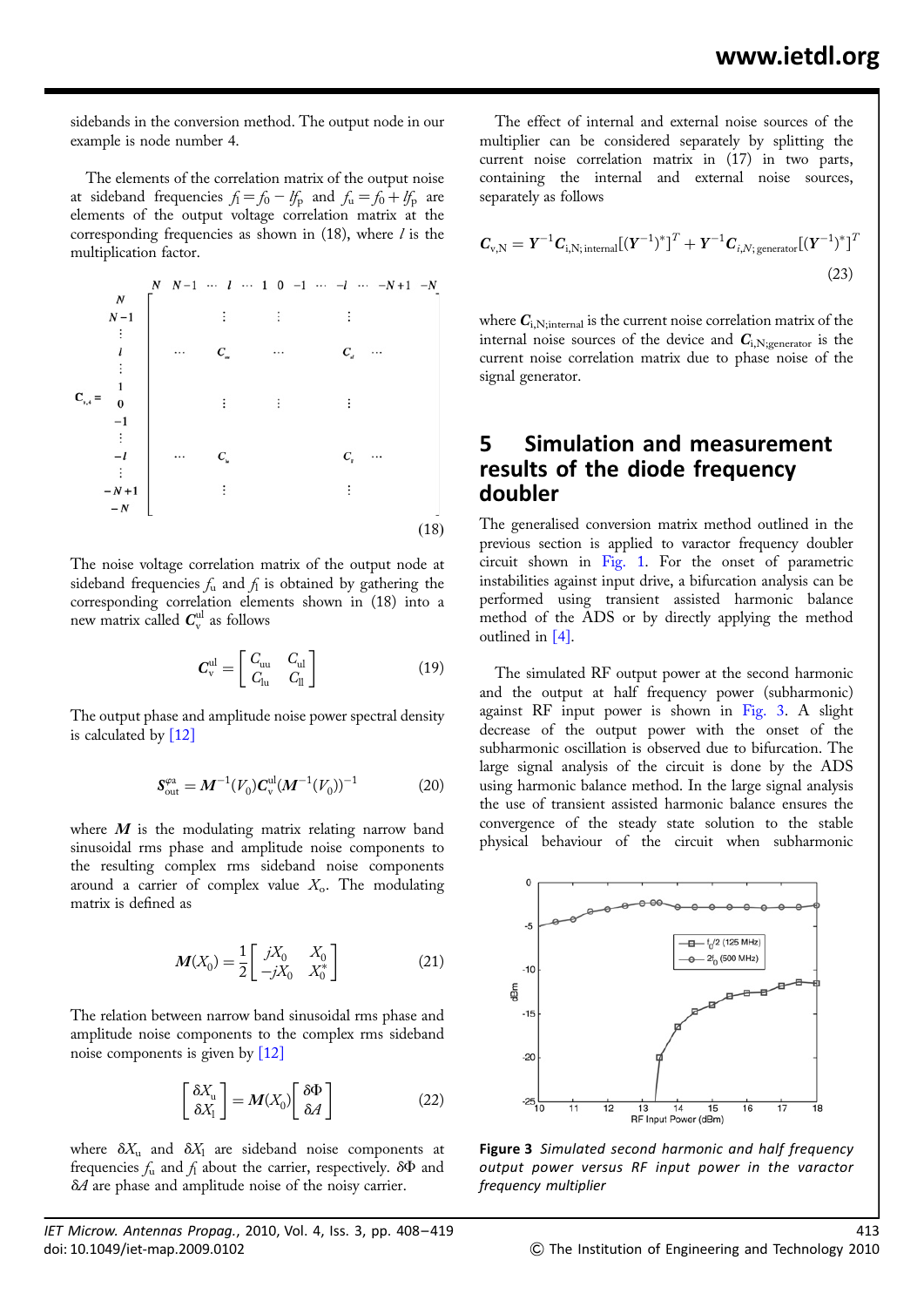

Figure 4 RF input voltage (dotted line) and diode voltage (continous line) of the varactor frequency doubler in the presence of subharmonic oscillation

oscillations are present. Fig. 3 shows parametric instabilities when the RF input power increases above 13.3 dBm.

A plot of RF input generator voltage and diode voltage with period doubling due to parametric instability is shown in Fig. 4.

For the phase noise analysis the flicker noise factor is taken to be  $10^{-9}$ , which is a typical value for pn diode varactors of the same sort. The flicker noise power spectral density is assumed to vary as given in Table 1.

Fig. 5 shows phase noise degradation at 100 KHz offset from carrier against input power of the varactor frequency doubler. Both measurement and simulation of phase noise by conversion method show excessive phase noise degradation, just after subharmonic oscillation is observed in the circuit. In Fig. 5 a plot of the output phase noise degradation of the varactor frequency doubler is also shown when the internal noise sources of the device are taken to be non-cyclostationary.



Figure 5 Output phase noise degradation of the varactor frequency doubler

The parasitic and resistive losses of the passive elements are modelled in the simulation. As shown, the results of measurements and simulations are in good agreement.

Phase noise spectrum of the RF signal generator and the simulated output phase noise spectrum of the frequency doubler are plotted in Fig. 6 for various RF drive levels.

Omitting the phase noise of the RF input signal source, thermal noise sources and diode shot noise in the simulation have minor effect on the excessive phase noise degradation, observed in the output.

Further examination on simulation results show that barrier current increases when parametric oscillation occurs. The increase of the barrier current causes flicker noise current to be highly modulated and the effective noise conversion increases significantly for a specified input RF drive.

If the phase noise of the RF source is relatively high, the observed phase noise in the output spectrum seems to be independent of the input power. In this case the output phase noise of the frequency doubler is 6 dB higher than the input, because the external phase noise of the multiplier circuit (noise due to the RF source) masks the internal added phase noise spectrum.

Fig. 7 shows the measured output phase noise spectrum of the frequency doubler for two RF input power levels. The spectrum analyser and the signal generator used for phase noise measurement were Agilent 8562EC and HP83752A, respectively. The output added phase noise is 14 dB at 100 KHz offset frequency from the 500 MHz carrier if the RF input power level is 13.7 dBm. For offset frequencies less than 30 KHz the phase noise of the signal generator entirely masks the internal noise sources of the device and



Figure 6 RF signal generator phase noise spectrum and simulated phase noise spectrum of the frequency doubler for various RF input power levels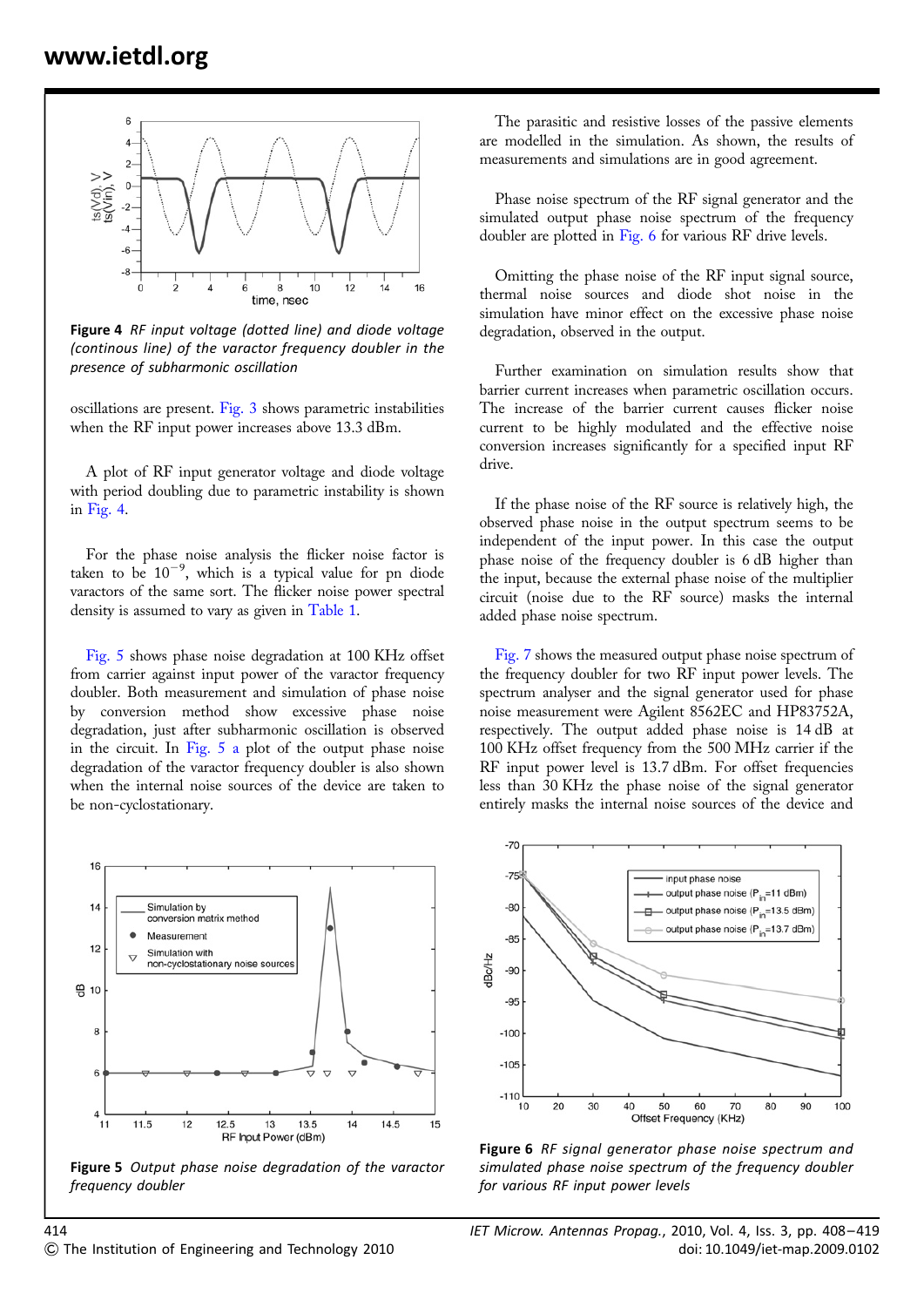

Figure 7 Measured output phase noise spectrum of the frequency doubler for two RF input power levels

phase noise degradation is not observed in the output phase noise spectrum.

The phase noise analysis of the varactor doubler shows that the frequency upconversion of the baseband flicker noise component to the corresponding sideband at the output frequency is the main cause of the excessive phase noise degradation at the output.

To further examine the effect of baseband noise upconversion, a small signal baseband sinusoidal signal is applied to the diode as shown in Fig. 8. In the output spectrum two sideband components around the carrier at an offset frequency equal to the frequency of the baseband signal appear. The magnitude of the sideband components relative to the output carrier is constant up to the point where parametric oscillation starts to grow up. At a specified RF input drive during start up of the parametric oscillation, the amplitude of the sideband components increases significantly and then decreases with further increasing RF input drive. Application of the generalised conversion matrix method to the circuit depicted on Fig. 8 shows similar results. Fig. 9 shows the result of the measured relative increase of the sideband components at the output due to the baseband source. For comparison



Figure 8 Schematic of the varactor frequency doubler with the baseband modulating signal applied to the varactor diode



Figure 9 Increase of the relative power of the output sideband components due to the upconverted baseband signal against input drive

purposes the circuit in Fig. 8 is analysed with the conversion matrix method and the results are plotted in Fig. 9.

To examine the effect of the phase noise of the input RF signal generator on the output noise spectrum, the signal generator was externally frequency modulation (FM) modulated with low modulation index at a frequency of 150 kHz. With the aid of the FM-modulated RF source, the variation of the FM sideband in the output spectrum can be measured. Unlike the test performed on the circuit in Fig. 8 the amplitude of the FM sidebands in the output spectrum does not change, even if parametric instability is present or starts to grow up. This shows that the modulation of the internal baseband noise sources by the large signal current through the device is the main cause of the phase noise degradation in the output spectrum. Commercial simulators like ADS use the average barrier current in the expressions of the internal noise sources of the varactor, listed in Table 1. Simulating the frequency doubler in the ADS with static internal noise models, the output phase noise degradation shown in Fig. 6 cannot be observed, even if subharmonic oscillation is present in the circuit.

#### 6 Simulation and measurement results of the BJT frequency multiplier

For the analysis of a BJT frequency multiplier, the 500 MHz frequency doubler circuit shown in Fig. 10 is used. This circuit consists of the matching circuit at the input and an LC resonator with a resonance frequency of 1 GHz in the output. The transistor used in the circuit is NE68830a, a well known low noise transistor from NEC. Application of the small signal stability analysis to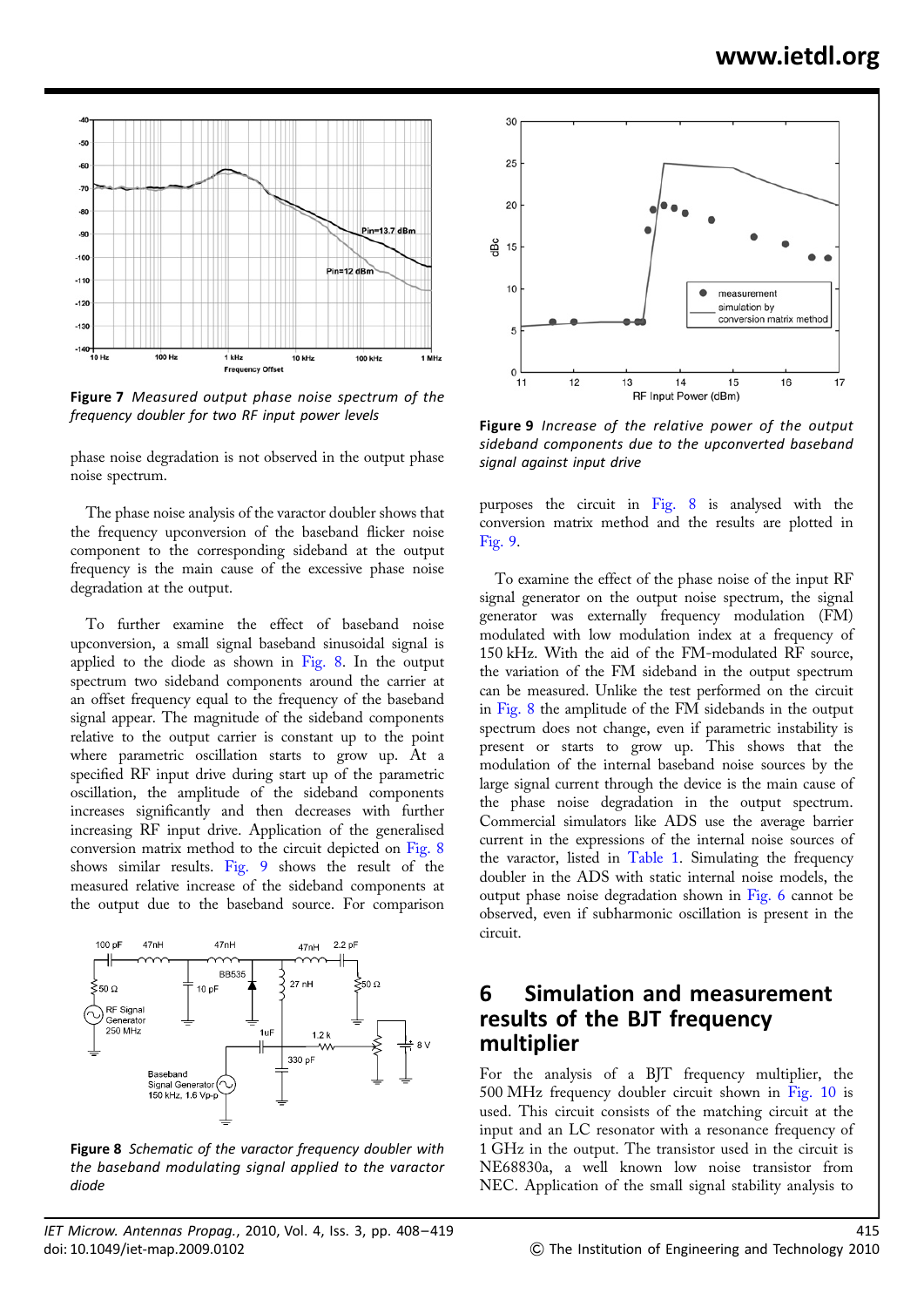### www.ietdl.org



Figure 10 Schematic of the BJT frequency multiplier

the circuit shows unconditional stability. If driven hard by an external RF generator, the effective capacitance at the base emitter junction and base collector junction resonate with the net surrounding inductance of the bias and matching circuit. As a result, drive dependent subharmonic oscillation appears in the circuit. The frequency of the subharmonic oscillation equals half the frequency of the input drive. The simulated RF output power at the second harmonic and the output half frequency power (subharmonic) against RF input power is shown in Fig. 11.

Phase noise analysis of the BJT frequency doubler is done by the conversion matrix method mentioned in Section 4.

For the large signal analysis the Gummel-Poon model of the transistor was used [20]. The linear time variant circuit model used in the conversion matrix analysis is derived from the non-linear circuit model of the BJT frequency doubler and is depicted on Fig. 12. The noise sources in the pn junctions of the BJT are similar to the pn junction of a varactor. The package parasitic components and the parasitic components of the passive elements in the circuit are modelled in the phase noise



Figure 11 Simulated second harmonic and half frequency output power against RF input power in the BJT frequency multiplier

analysis. The selected transistor is a very low noise transistor. The flicker noise factor of this transistor is on the order of  $10^{-12}$ .

The simulated output phase noise degradation of the BJT frequency doubler is plotted in Fig. 13 for two RF input power levels. The added phase noise for the RF input power level of 11.5 dBm is 10 dB compared to the 6 dB added phase noise, when the input power level is 4 dBm.

Fig. 14 shows the measured output phase noise spectrum of the BJT frequency doubler for three RF input power levels. The flicker noise factor of the selected BJT is lower compared to the varactor, so a very low phase noise RF signal generator must be used in the measurement of



Figure 12 Linear time variant circuit model of the BJT frequency doubler used in the conversion matrix analysis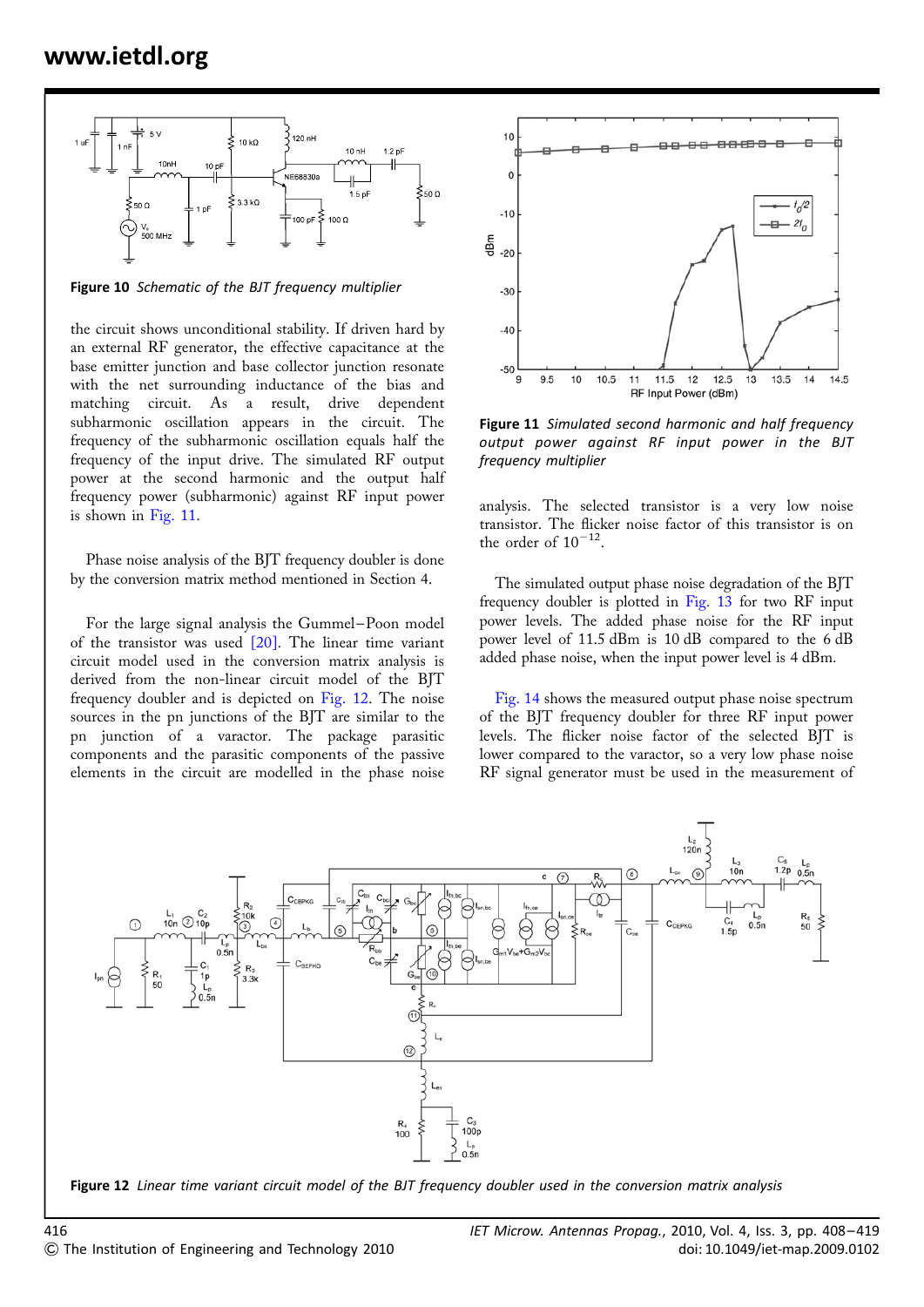

Figure 13 RF signal generator phase noise spectrum and simulated phase noise spectrum of the BJT frequency doubler for two RF input power levels



Figure 14 Measured output phase noise spectrum of the BJT frequency doubler for various RF input power levels

the output phase noise degradation. The RF signal generator used for this purpose is Agilent E8251A with  $-142$  dBc/Hz phase noise at 100 KHz offset. The output phase noise spectrum was measured by the signal source analyser E5052A from Agilent. To measure the output phase noise spectrum in presence of the subharmonic oscillation an external band pass filter at the second harmonic of the input frequency was used between the BJT frequency doubler and signal source analyser. For harmonic termination and better isolation a 5 dB attenuator was used between the BJT frequency multiplier and the external band pass filter. The output added phase noise is 9 dB at 100 KHz offset frequency from the carrier, when the input power level is 11.3 dBm. At this input power level the subharmonic oscillation is starting to grow up. The RF input power can be fine tuned and its effect on the output phase noise degradation can be observed. At the input power level of 11.57 dBm the output added phase noise is





Figure 15 Relative increase of the output sideband components due to the upconverted baseband signal

18 dB at 100 KHz offset frequency. For slightly lower or higher RF input power levels the added phase noise at the output of the BJT frequency doubler is the expected 6 dB value.

The effect of the parametric instability on baseband phase noise upconversion in this circuit can be studied by connecting a baseband sinusoidal source to the base of the transistor. For this purpose a test circuit was built on FR-4 PCB material. The frequency of the baseband source is set at 150 kHz with a peak to peak voltage amplitude of 35 mV. For avoiding that the high frequency and bias conditions in the circuit be altered, the baseband source is connected via a series connection of a  $1 \mu F$  capacitor and a  $4 k\Omega$  resistor to the base of the transistor.

Fig. 15 shows both the simulated and measured relative amplitude of the upconverted baseband signal in the output. The increase of the output sideband with the onset of parametric oscillation is similar to the case of the varactor frequency doubler.

The relative increase of the output sideband in the presence of parametric instability will not be observed if the BJT frequency doubler is driven by an FM-modulated RF source.

The degradation of phase noise spectrum in the presence of parametric oscillations is similar to the excess noise behaviour of the synchronised oscillators and dividers in the neighbourhood of synchronised band edges reported in [21, 22].

## 7 Conclusion

The conversion noise increases when subharmonic oscillations are present in the varactor and BJT frequency multipliers with a relatively high flicker noise factor. In the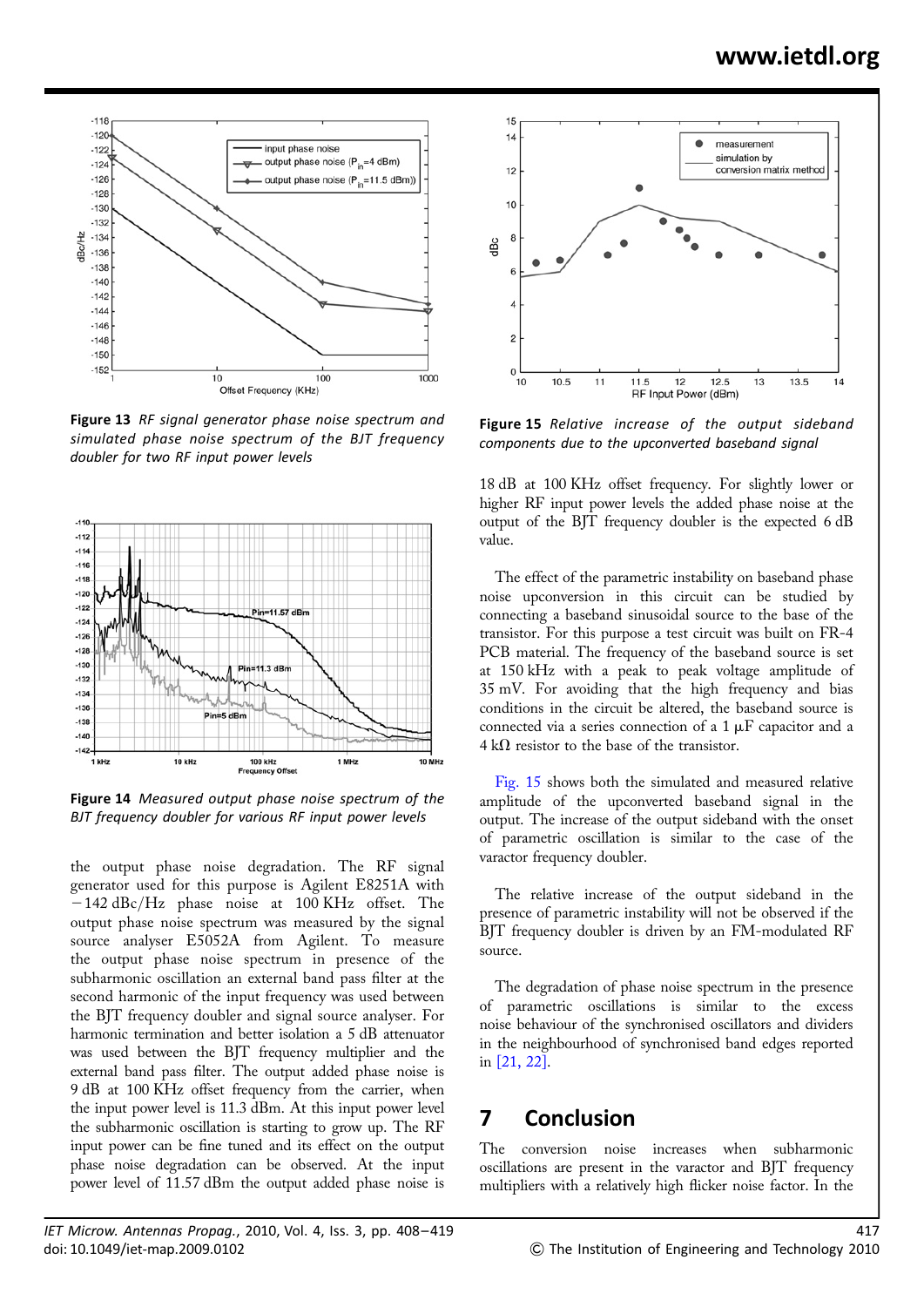case of a varactor frequency multiplier the added phase noise of the output spectrum at the second harmonic can become more than 14 dB higher at 100 KHz offset than the expected 6 dB value with respect to the input phase noise spectrum. In presence of subharmonic oscillation the output added phase noise of the BJT frequency doubler can increase up to 18 dB at 100 KHz offset frequency. The added phase noise is due to the internal sources especially the baseband flicker noise source in the pn junction, which is highly modulated by the large driving signal. The level of the output sidebands due to an upconverted baseband noise source, increases by the onset of parametric oscillations in both varactor and BJT frequency multipliers.

The added phase noise in the output spectrum due to internal noise sources are only observed if the phase noise of the RF source is relatively low.

The effect of the RF phase noise and the internal sources of the frequency multiplier on the output phase noise spectrum can be obtained with the conversion matrix method.

Conversion matrix method is a general method that does not need any use of reduced circuit models or some other simplifications, but requires more computer memory and time.

Commercially available softwares do not take into account the effect of modulation of the baseband noise sources, so excessive phase noise degradation in multiplier circuits is not observed by this kind of simulations.

## 8 Acknowledgment

The authors thank the Iran Telecommunication Research Center for its financial support of this work.

## 9 References

[1] AHMADI A., BANAI A.: 'Effect of parametric instability on phase noise degradation in a varactor frequency multiplier'. Proceedings of Asia-Pacific Microwave Conference, Bangkok, Thailand, 2007, pp. 1707– 1710

[2] BASU S., MAAS S.A., ITOH T.: 'Stability analysis for large signal design of a microwave frequency doubler', IEEE Trans. Microw. Theory Tech., 1995, 43, (12), pp. 2890– 2898

[3] SUAREZ A., JEON S., RUTLEDGE D.: 'Stability analysis and stabilization of power amplifiers', IEEE Microw. Mag., 2006,  $7$ , pp.  $51-65$ 

[4] COLLANTES J.M., SUAREZ A.: 'Period doubling analysis and chaos detection using commercial harmonic balance simulators', IEEE Trans. Microw. Theory Tech., 2000, 48, (4), pp. 574– 581

[5] BAVA E., PAOLO G., GODONE A., RIETTO G.: 'Analysis of varacor frequency multipliers: nonlinear behavior and hysteresis phenomena', IEEE Trans. Microw. Theory Tech., 1979, 27, (2), pp. 141– 147

[6] SUAREZ A., SANCHO S., VER HOEYE S., PORTILLA J.: 'Analytical comparison between time- and frequency-domain techniques for phase-noise analysis', IEEE Trans. Microw. Theory Tech., 2002, 50, (10), pp. 2353– 2361

[7] RIZZOLI V., MASTRI F., MASOTTI D.: 'General noise analysis of nonlinear microwave circuits by the piecewise harmonic balance technique', IEEE Trans. Microw. Theory Tech., 1994, 42, (5), pp. 807-819

[8] MEHRSHAHI E., FARZANEH F.: 'An analytical approach in calculation of noise spectrum in microwave oscillators based on harmonic balance', IEEE Trans. Microw. Theory Tech., 2000, 48, (5), pp. 821-831

[9] RIZZOLI V., MASOTTI D., MASTRI F.: 'Full nonlinear noise analysis of microwave mixers'. MTT-S Int. Microwave Symp. Dig., 1994, pp. 961– 964

[10] MAAS S.A.: 'Theory and analysis of GaAs MESFET mixers', IEEE Trans. Microw. Theory Tech., 1984, 32, (10), pp. 1402– 1406

[11] HELD D.N., KERR A.R.: 'Conversion loss and noise of microwave and millimeter wave mixers: Part1-Theory', IEEE Trans. Microw. Theory Tech., 1978, 26, (2), pp. 49– 55

[12] FABER M.T., CHARAMIEC J., ADAMSKI M.E.: 'Microwave and millimeter-wave diode frequency multipliers' (Artech House, Boston, 1995)

[13] SUAREZ A., QUERE R.: 'Stability analysis of nonlinear microwave circuits' (Artech House, Boston, MA, 2003)

[14] RYDBERG A., LEWIN P.T.: 'An investigation of parametric noise in millimeter-wave IMPATT oscillator', IEEE Trans. Microw. Theory Tech., 1987, 35, (7), pp. 663– 671

[15] IMBORNONE J.F., MURPHY M.T., DONAHUE R.S., HEANEY E.: 'New insight into subharmonic oscillation mode of GaAs power amplifiers under severe output mismatch condition', IEEE J. Solid-state Circuits, 1997, 32, (9), pp. 1319– 1325

[16] MANLEY J.M., ROWE H.E.: 'Some general properties of nonlinear elements-Part I. General energy relations'. Proc. IRE, July 1956

[17] KERR A.R.: 'Noise and loss in balanced and subharmonically pumped mixers: Part I-Theory', IEEE Trans. Microw. Theory Tech., 1979, 27, (12), pp. 938– 943